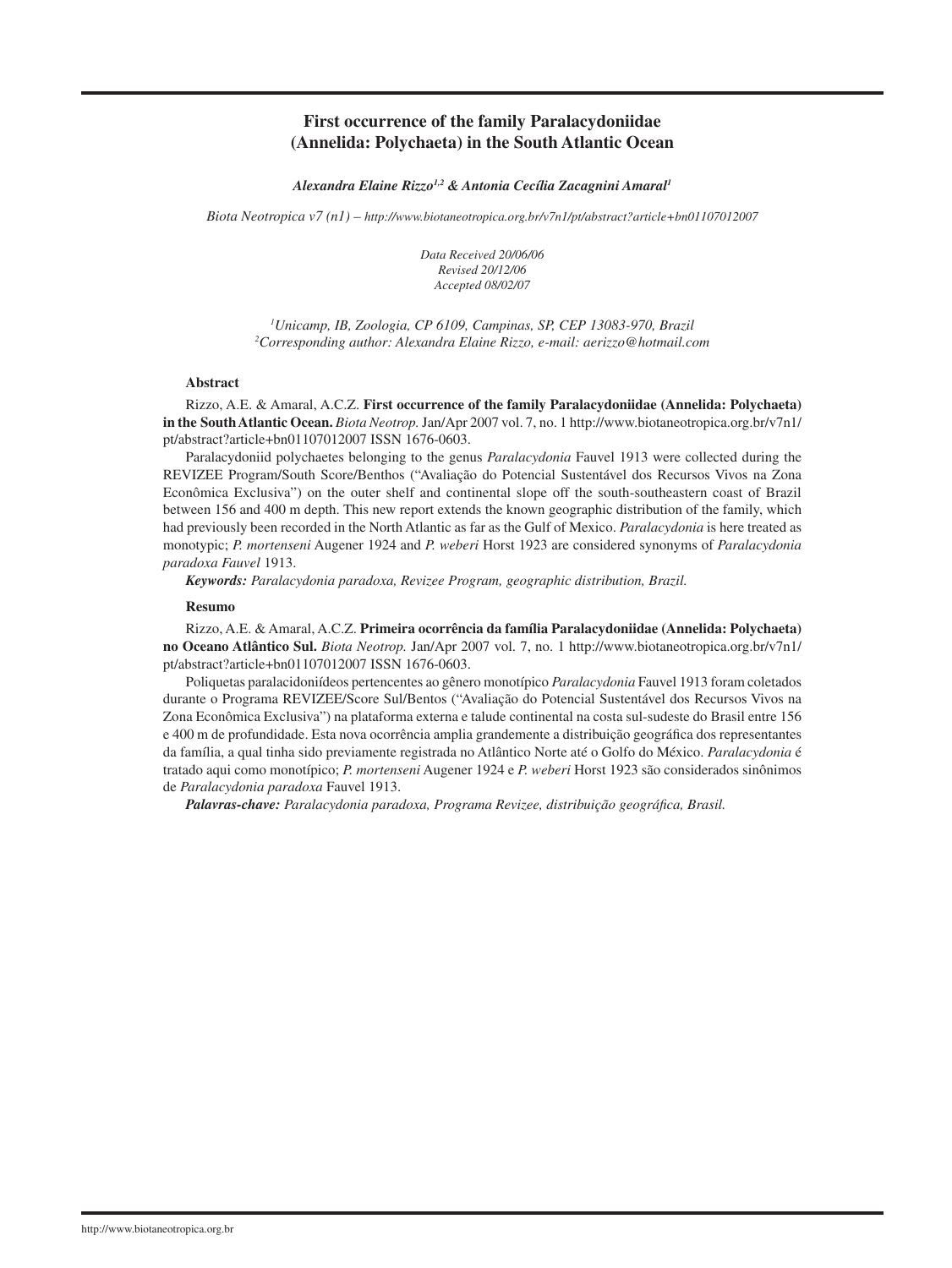# **Introduction**

The small burrowing worms of the polychaete family Paralacydoniidae are included in a single genus, *Paralacydonia*, described by Fauvel (1913). The genus was originally assigned to family Phyllodocidae, but in the original description of the type species, *Paralacydonia paradoxa*, Fauvel noted the presence of aberrant characters for a phyllodocid, and stated that this species could be an intermediate form between this group and the nephtyids. Later on, the genus was transferred to the subfamily Lacydoniinae of the Phyllodocidae (Fauvel 1914, 1923). After the establishment of the family Lacydoniidae by Bergström (1914), some workers continued to group *Paralacydonia* and *Lacydonia* together as members of this family (Hartman 1965, 1968, Day 1967, Gallardo 1967, Uschakov 1974, Amoureux 1976, Fauchald 1977, Gathof 1984). However, Pettibone (1963) established the family Paralacydoniidae to contain the genus *Paralacydonia* and others have followed this concept (Blake 1997, Fauchald & Rouse 1977, Redondo & San Martin 1997). Pettibone (1963) considered lacydoniids as related to the Phyllodocidae and Alciopidae and paralacydoniids as being more similar to the Nephtyidae. Blake (1997), after examining one specimen of *P. paradoxa*, adopted Pettibone's position retaining the Paralacydoniidae as a separate family. Blake (1997) noted that the similarities of *P. paradoxa* to the nephtyids in the shape of the parapodia, which have long prechaetal and postchaetal lamellae, and in the wide space between the notopodium and neuropodium. Members of *Lacydonia*, on the other hand, have short pointed parapodia, and lack postchaetal and prechaetal lamellae. Blake (1997) treated the species of *Lacydonia*  as being most similar to the phyllodocids and hesionids, rather than with the paralacydoniids. The last classification, Paralacydoniidae Pettibone 1963, is employed herein.

Paralacydoniidae contains only the type species, *P. paradoxa* Fauvel 1913, described from the Mediterranean. *Paralacydonia mortenseni* Augener 1924, described from New Zealand, was considered synonymous with *P. weberi* Horst 1923 from Indonesia by Augener (1927) and Uschakov (1974) considered all these taxa as a single species. According to Fauvel (1932), *P. paradoxa* has simple chaetae on the inferior part of the neuropodium, whereas in *P. weberi* such chaetae are absent. Wilson (2000) followed this concept and referred new material from Australia to *P. weberi.* However, Uschakov (1972) found specimens with and without simple chaetae on the neuropodium, and moreover he found no correlation between the presence or absence of these chaetae and the length of the specimens, depth, or geographic position. Blake (1997) pointed out that re-examination of type specimens of the three described species would be required, in order to confirm or reject these synonymies. In the absence of such a revision, this paper follows Uschakov (1974) and refers all records to a single species, *P. paradoxa.* We report herein the first record of the Paralacydoniidae in the South Atlantic Ocean.

# **Material and Methods**

Specimens of paralacydoniids were collected during the program REVIZEE/South Score/Benthos sampling cruises of the R/V "W. Besnard", on the outer shelf and continental slope off Brazil, from Ilha Grande Bay, state of Rio de Janeiro (230 43.60' S and 420 06.50'W) to Tramandaí, state of Rio Grande do Sul (290 14.672' S and 470 50.669'W); water depths were 60 to 808 m. The samples were collected with van Veen and box-corer grabs and a dredge. The polychaetes were sorted from the sediment, washed, fixed with 4% formalin, stored in 70% ethanol, and identified (further details in Amaral & Rossi-Wongtschowski 2004).

Measurements and line drawings were made using ZEISS optical microscopy and stereomicroscopy. The material examined was

http://www.biotaneotropica.org.br

deposited in the Museu de Zoologia da Universidade de São Paulo (MZUSP), in the Polychaeta Collection.

# **Results and Discussion**

*1. Systematics*

*Paralacydoniidae Pettibone 1963*

Paralacydonia Fauvel 1913:54-55

### *Paralacydonia Fauvel 1913*

**Type species:** Paralacydonia paradoxa Fauvel 1913, by monotypy.

**Diagnosis:** Prostomium blunt with four short frontal antennae. Peristomial segment achaetous, appendages absent. Proboscis muscular, unarmed. First chaetiger uniramous, following chaetigers biramous. Parapodia well developed with postchaetal and prechaetal lamellae; slightly ciliated interramal border. Notochaetae simple, capillary; neurochaetae compound, spinigers.

### *Paralacydonia paradoxa Fauvel 1913*

*Paralacydonia paradoxa* Fauvel 1913: 54, Figura 10, Fauvel 1923: 198, Figure 74e-I, Hartman & Barnard 1960: pl. 6, Figures 1-3, Pettibone 1963: 184, Figure 46, Hartman 1965: 65, Day 1967: 350, Figure 15.3e-h, Gallardo 1967: 59 pl. XI, Figures 4-6; Hartman 1968: 329, Figure. 1-3, Uschakov 1974: 216, pl. XXXIV 4-9, Amoureux 1976: 11, Gathof 1984: 34-5, Figure. 34-3 a-I, Blake 1997: 352, Figure. 14.1, Redondo & San Martín 1997: 228, Figures 1a-g, Rouse & Pleijel 2001: 130-131, Figure. 31.1-31.2.

*Paralacydonia weberi* Horst 1923, Fauvel 1953: 129, Figure 65e-f, Wilson 2000:141-143, Figure 1.81a-e.

### *Paralacydonia mortenseni Augener 1927:241.*

**Material Examined:** 18 specimens: MZSP770 (1), 25° 53' 58" S and 45° 42' 13" W, off Santos, SP, Sta. 6651, subtidal, depth 256 m, 15.xii.1997; MZSP771 (1), 25° 41' 827" S and 45° 11' 686" W, off Santos, SP to Ilha Grande Bay, RJ, Sta. 6685, subtidal, depth 282 m, 13.i.1998; MZSP772 (1), 27° 00' 88" S and 46° 40' 21" W, off Santos, SP to Paranaguá Bay, PR, Sta. 6690, subtidal, depth 280 m, 18.i.1998; MZSP773 (1), 25° 37' 05" S and 45° 50'14" W, off Santos, SP to Paranaguá Bay, PR, Sta. 6707, subtidal, depth 156 m, 21.i.1998; MZSP774 (1), 24° 11' 60" S and 43° 26' 20" W, off from Ilha Grande Bay, RJ to Cabo Frio, RJ, Sta. 6738, subtidal, depth 330 m, 14.ii.1998; MZSP775 (1), 21° 49' 59" S and 40° 03' 68" W, off from Cabo Frio, RJ to Cabo de São Tomé, RJ, Sta. 6774, subtidal, depth 235 m, 02.iii.1998; MZSP776 (2), 22° 02' 55" S and 40° 01' 94" W, off from Cabo Frio, RJ to Cabo de São Tomé, RJ, Sta. 6774, subtidal, depth 400 m, 02.iii.1998; MZSP777 (1), 22° 55' 53" S and 40° 40' 08" W, off from Cabo Frio, RJ to Cabo de São Tomé, RJ, Sta. 6768, subtidal, depth 280 m, 01.iii.1998; MZSP778 (2), 23° 44' 20" S and 42° 29' 80" W, off from Ilha Grande Bay, RJ to Cabo Frio, RJ, Sta. 6749, subtidal, depth 325 m, 16.ii.1998; MZSP778 (5), 23° 30' 00" S and 41° 08' 85" W, off from Cabo Frio, RJ to Cabo de São Tomé, RJ, Sta. 6760, subtidal, depth 400 m, 28.ii.1998; MZSP778 (2), 23° 09' 53" S and 40° 56' 79" W, off from Cabo Frio, RJ to Cabo de São Tomé, RJ, Sta. 6765, subtidal, depth 257 m, 01.iii.1998.

**Description:** Eight complete specimens, with lengths 4.0- 19 mm and widths of the  $10<sup>th</sup>$  chaetiger 0.25-0.9 (without parapodia), and 36-66 chaetigers. Ten incomplete specimens measuring 4.5-11.4 mm long and 0.3-1 mm wide, with 25-50 chaetigers. Coloration whitish on small specimens, yellowish on larger and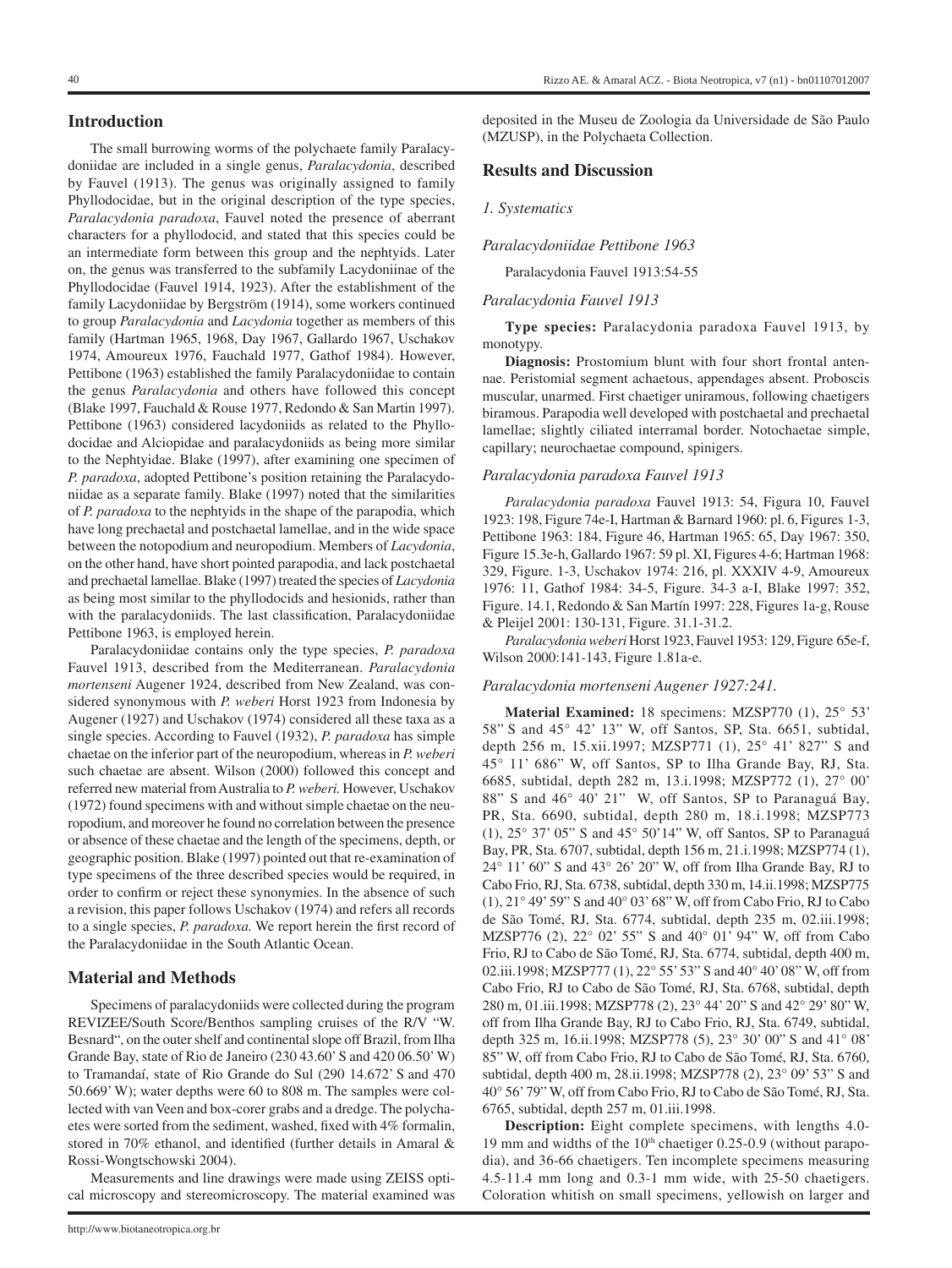rosaceous pharyngeal region on preserved specimens in alcohol; brownish punctiform pigment on prostomium, sub-distal end of the lamellae, and ventrally and dorsally in intersegmentary region. Prostomium subconical, wider than long, slightly blunt; four very small antennae not articulate, all of nearly the same length. A pair of ocellary patches may be present on dorsal region, between prostomium and first segment (Figure 1a). A pair of nuchal organs on latero-dorsal depression. Proboscis retracted, not observed. Anterior segments uni-annulated; bi-annulated from chaetiger 15-16<sup>th</sup>. Parapodia gradually increasing towards posterior region, becoming elongated and slender, similar along length of body. First segment achaetous, fused to prostomium, cirri absent. First chaetiger uniramous with neuropodium and neurochaetae; other chaetigers biramous. Notopodia slightly shorter and widely separated from the neuropodia; each one bearing an aciculum. Notopodium and neuropodium with one postchaetal and one prechaetal lamella, both rounded; one dorsal and one ventral cirrus, both digitiform (Figure 2a, b). Prechaetal lamella larger than the postchaetal, with a median incision (Figure 2a, b). Notopodial lower part and neuropodial upper part subtriangular and distally rounded, both faced to the interramal space. Dorsal cirri up to 1/4 length of ventral cirri. Ventral cirri almost reaching the length of neuropodial prechaetal lamellae. Notochaetae simple, capillary, from 6 to 11 in number (Figure 1d). Neuropodia with 18-20 spiniger neurochaetae with heterogomph shaft sub-distally robust, tapering distally (Figure 1b, c). One or two simple capillary neurochaetae positioned on inferior bundle. Capillary and spinigers chaetae marginally serrated. Pygidium rounded, with a pair of slender cirri.

**Discussion:** *Paralacydonia paradoxa* is a eurybathic species, rarely collected, but with a wide geographic distribution. Uschakov (1974) pointed out some differences among populations regarding the presence or absence of eyes or ocellary patches and



**Figure 1.** *Paralacydonia paradoxa* (MZSP773) – a) Anterior region, dorsal view; b) Detail of the shaft of a spiniger neurochaeta; c) Spiniger neurochaeta; and d) Capillary notochaeta*.*

pigmentation pattern. Disagreement related to the nature of first segment and the terminology of the prostomial appendices is a constant issue in the literature. Wilson (2000), based on personal observations and following Fauvel (1914), stated that the first segment contains a neuropodium with neurochaetae and reduced ventral cirrus, and that Pettibone's interpretation was mistaken. According to Day (1967), Gathof (1984) and Blake (1997), this segment corresponds to the peristomial ring, which is uniramous. In SEM Figure 31.2 provided by Rouse & Pleijel (2001), it is evident that the first segment is distinctly achaetous and the cirri are absent, while the second segment has neuropodia and neurochaetae, and from the third segment on the segments become biramous, even reduced, with capillary notochaetae and spiniger neurochaetae, and the peristomium is limited ventrally at the mouth. However, each of these authors has examined different specimens, and no reassessment of the validity of the described species of *Paralacydonia* based on redescription of all original material has yet been undertaken. Since the original description, the four prostomial appendices have been constantly referred to as antennae (Fauvel 1913, Hartman & Barnard 1960, Pettibone 1963, Hartman 1965, Gallardo 1967, Redondo & San Martín 1997). According to Wilson (2000), the affinities with the sister-group Glyceridae-Goniadidae suggest that the four prostomial appendices are homologous with those of Glyceriformia and do not represent antennae and palps, as suggested by Rouse & Pleijel (2001).



**Figure 2.** *Paralacydonia paradoxa* (MZSP773) – a) Parapodium 13, posterior view; and b) Parapodium 50, posterior view (ciliated interramal border not represented).